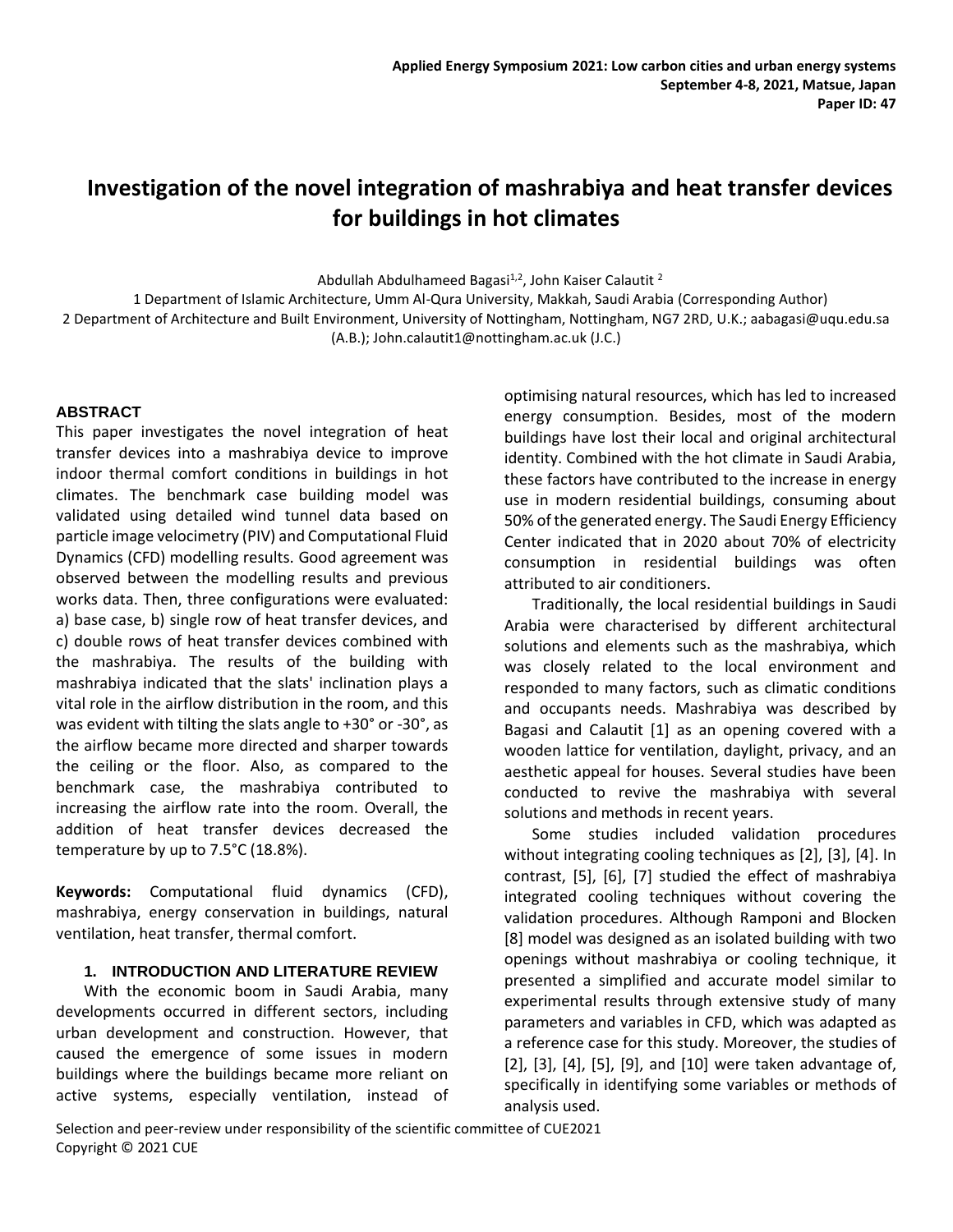

Fig 1 The dimensions of CFD domain and base room model.

## **2. METHOD**

#### *2.1 Model Validation*

To the best of our knowledge, simulated a valid cross-ventilation model with cross ventilation has not been studied or investigated. Therefore, this study required firstly a valid model based on an isolated building with two openings without mashrabiya or cooling technique. Based on the selected CFD reference case "RCM" of [8], which relied on the best practice guidelines by Franke, et al. [11] and Tominaga, et al. [12], the computational domain and room position of this work was created as shown in Figure 1.

The domain dimensions in full scale are 180 x 308 x 96 m $^3$  (W<sub>D</sub> x L<sub>D</sub> x H<sub>D</sub>), and the room is 20 x 20 x 16 m $^3$  (W<sub>R</sub>  $x$  L<sub>R</sub> x H<sub>R</sub>). For simulation purposes, scale 1: 200 was used for this model as recommended in RCM (Figure 1) where the domain became equal to 900 x 1540 x 480 mm<sup>3</sup> and the room  $100 \times 100 \times 80$  mm<sup>3</sup>.

The tetrahedral mesh has been used to save computing time and preparing for the solver. The volume mesh size was determined at 0.015 m and set the facing size at 0.0007m for the room, defining hard as behavior. Accordingly, the cell elements amounted to 6,836,946 with nodes 1,256,350 with an average skewness and aspect ratio of 0.224 and 1.84, respectively.

The boundary conditions used in the simulations were based on Ramponi and Blocken (2012) data of the vertical profile of mean wind speed, as seen in Figure 2 (A). It was mentioned by Ramponi and Blocken [8] that "A reference mean  $U_{ref}$  wind speed of 6.97 m/s and a reference turbulence intensity of 10% was measured at building height", where the dashed line shows the height level of the building or room. Since there were no exact or clear measurement points was found from the [8] for

the curve of the reference mean wind speed profile, the curve in Fig 2 (B)has been re-drawn by matching the same curve as closely as possible and reusing it in this work and therefore this may result in some slight differences in the validation results.

Figure 3 illustrates the flow domain of the computational model showing the boundary conditions (inlet, outlet, ground, Symmetry) and their positions



Fig 2 (a) Profiles of the mean wind speed (U) from RCM and the Uref applied in this simulation.



Fig 3 The boundary conditions in the flow domain of the computational model.

concerning the axes. At the outlet plane, the static pressure of the outlet and symmetry conditions was set on zero, and the symmetry conditions domain means that zero normal velocity and zero normal gradients of all variables at symmetry planes [8].

The simulations were conducted with the commercial CFD ANSYS FLUENT 18.1 to simulate the airflow inside the domain and into the room. Different iterations were applied 1000, 2000, and 10000 to obtain the best convergence and lowest residuals. All iterations of each case were run and completed without errors.

In addition, the SIMPLE algorithm was used with the default setups of ANSYS, where the pressure and momentum were specified second-order.

The 3D steady RANS equations are solved in combination with three turbulence models; (1) Shear Stress Transport (SST k- ω) model, standard k-epsilon (kε) model, (3) RNG k-epsilon (RNG k-ε)model;(4) K-omega (k- ω) model.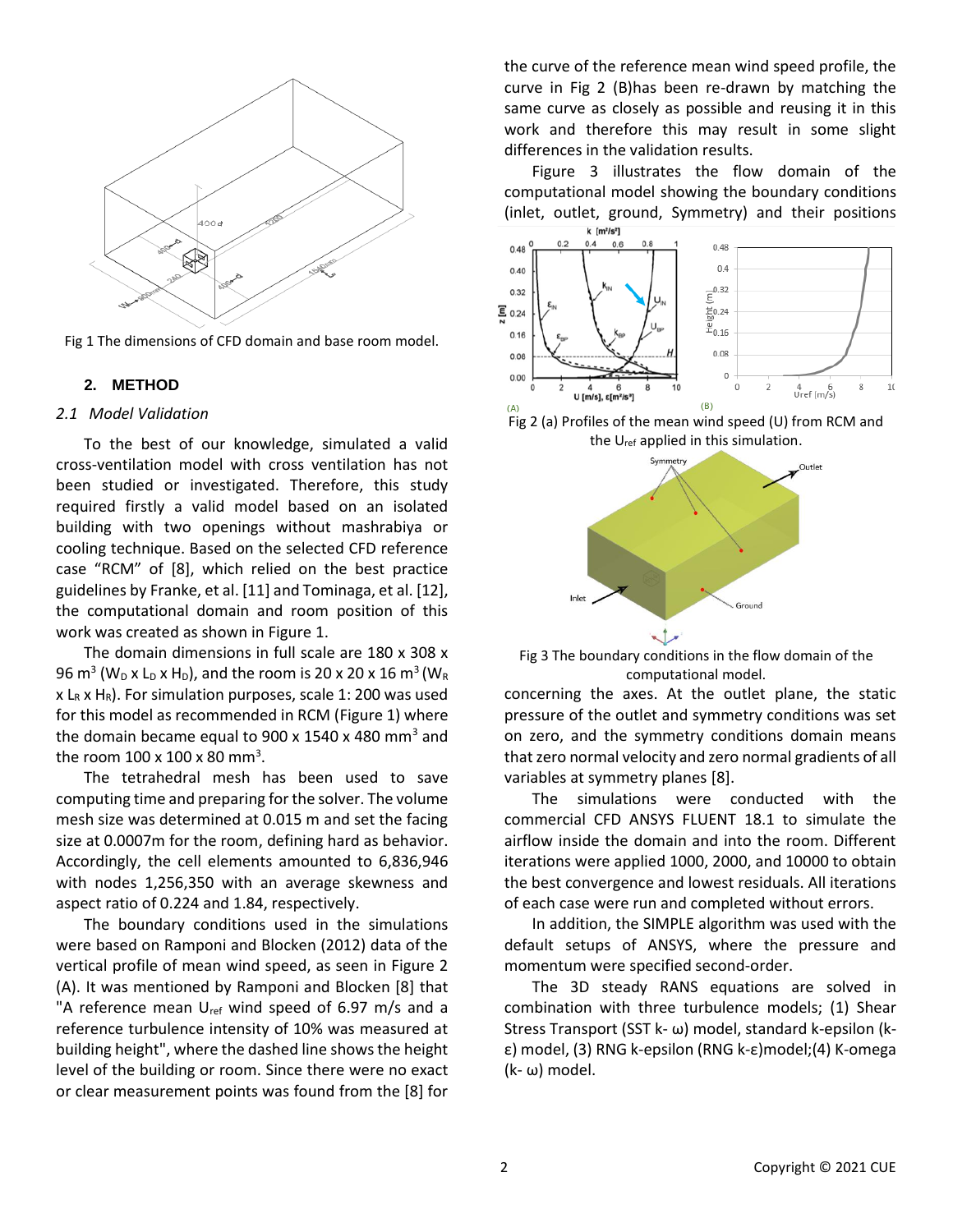

Fig 4 CFD measurements levels and points.

It is worth noting that several points in two different levels have been specified to measure the average of airflow inside the room has been shown in Figure 4. One midpoint and two different levels were taken as the averages of indoor airflow; One is 34mm high, and the other is 12mm off the floor. Each level contains 25 points with an equal distance of 17.5 mm around each point. Besides that, the middle line is the main measurement reference for comparing the results with wind tunnel data of the PIV and CFD reference case "RCM", while the plane was a section measurement for air velocity.



Fig 5 The computational room in the base case.

#### *2.2 Base Case*

After creating a validation model, the base case was created based on the benchmark case, adding a plain mashrabiya in both openings. This stage aimed to investigate the effect of cross ventilation of the room with two opposite mashrabiyas. Moreover, define the most effective inclination angle in the mashrabiya of airflow into the room. The geometry of this case was created based on the benchmark model and included a plain mashrabiya was added, whose ratios were derived from the sizes of the mashrabiya slats and sashes tested by [1], while benefited from [2] to determine the angles of the slats.

Two plain mashrabiyas were added to the room's openings, one facing the windward and the other the leeward facade, as seen in Figure 5. Each mashrabiya consists of 4 sashes where the mashrabiya dimensions are 46 x 18 mm at the height of 31 mm, corresponding to 9.2 x 3.6m3 in full scale. In addition, five configurations of slats inclination angles were tested; horizontal, +30°, - 30°, +20°, -20°.

The base case used tetra mesh, k-ε standard model, and  $U_{ref}=6.97$  m/s as a mean wind speed profile while the same boundary conditions were applied as was applied on the benchmark case. However, due to adding the mashrabiya, the cell elements increased about 7% from the benchmark case, where it became 7,341,339 with 1,370,881 nodes.

It is worth noting that several points represent either level of standing or seated have been specified based on the ASHRAE standards [13]. These points aimed to find the average airflow inside the room; one midpoint and two different levels were taken as the averages of indoor airflow; One is 1.7m high, and the other is 0.6 off the floor. Besides that, the middle line was set to compare the results.

### *2.3 Integration of heat transfer devices with mashrabiya*

This phase principally aimed to investigate the effect of integration cooling pipes with mashrabiya to decrease the indoor temperature and improve comfort. The applied method adopted a system that uses heat transfer devices to provide a continuous cooling cycle, which lowers internal temperatures during hot conditions [14]. Two configurations were carried out with this strategy: a) single row pipes and b) double rows of pipes combined with mashrabiya. The pipes were added behind the mashrabiya that facing the wind. The pipe diameter is 7.5mm, and the length is 1.71mm.



Fig 6 Mashrabiya integrated with pipes and water tank.

In Fluent, the domain a scale of 1:50 to get more appropriate room dimensions and then apply the ASHRAE standard of measurement levels. The slats inclination angles in this phase either were set as horizontal or -20°.

One sash was removed to add a space for the water tank in the windward mashrabiya. Also, one sash was removed in the opposite mashrabiya as well to be of equal sizes. The primary purpose of the water tank was to maintain the set temperature of pipes and not release the generated heat into the room, see Figure 6.

Due to the small size of the pipes, this was required to increase the mesh size and enable the model to run in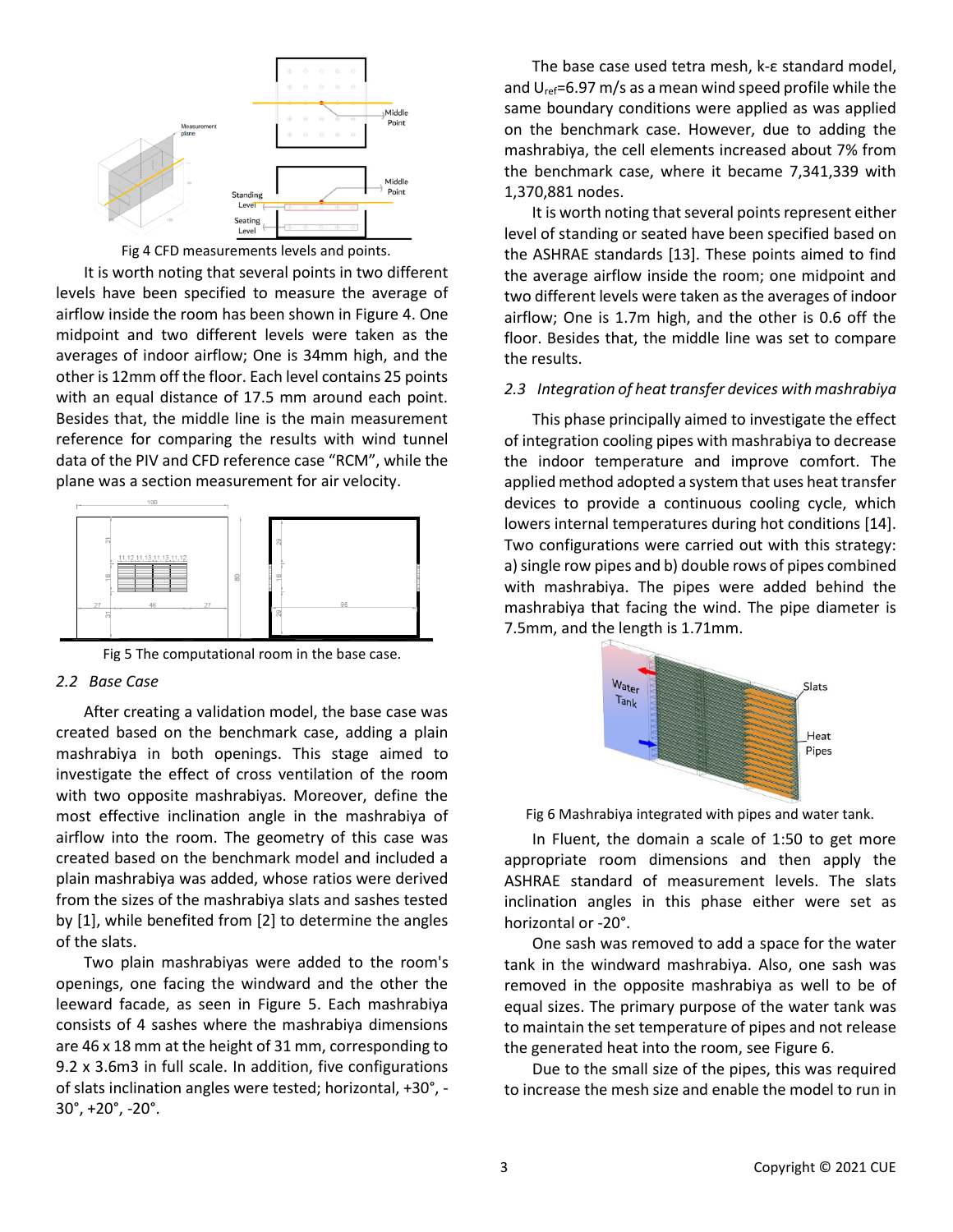the solution, which resulted in cells elements 11,233,810 (single pipes) and 11,809,618 (double pipes). Five different U profiles of the mean wind speed were tested; 5, 4, 2, 1, and 0.5 m/s. In order to study the temperature with airflow, the energy equation in the pipes phases was turned ON with specifying different temperatures. Also, the materials for some parts were defined. Table 1 shows the materials that have been used and their properties. The inlet and outlet temperatures were set at 40 or 30 C°, while the pipes were set at 22 or 17 C°. The same solver settings of the base case were applied in this phase.

| <b>Material</b> |                | <b>Material properties</b> |                    |  |
|-----------------|----------------|----------------------------|--------------------|--|
|                 | $\rho$ (Kg/m3) |                            | $\Lambda$ (w/m.k)  |  |
| Calcium-        |                |                            |                    |  |
|                 | 2800           |                            | 2.25               |  |
| Wood            | 700            | 2310                       | 0.173              |  |
| Copper          | 8978           | 381                        | 387.6              |  |
|                 | carbonate      |                            | Cp (j/kg.k)<br>856 |  |

Table 1 ain configurations of the geometry of each phase.

#### **3. RESULTS AND DISCUSSION**

#### *3.1 Model Validation*

The result of the benchmark case building was mainly compared with the data of PIV to verify the validity of the model data, while the RCM was considered to confirm the validity of the benchmark case data and its fluctuation within an acceptable range according to those results. Table2 below presents orderly the most compatible cases with PIV to least where the curves represent the measurement line data as displayed in Fig 4. Also, the other criteria used to define the best cases were the error rate and the fulfilment of iterative convergence. The averages airflow results of all cases were on level 0.012m, around 1.39 to 1.8 m/s, and level 0.034m in a range of 1.45 and 2.04m/s.

Case 1-4T was somewhat closer to the PIV based on the grey area in Figure 7; a lack of repeated convergence affected the increase in airflow values in the middle of the room whilst increasing the iterations contributed to more similar results with the PIV. According to the considerations made in the table and charts, 1-6T "K-ε standard model" was the best agreement model to PIV measurements, followed by 1-8T "K-ε RNG". However, it has been proven that the k- ε standard model results with iterations of 2000 (1-5T) gave identical results to 1- 6T with an error rate of 1.6% higher, Figure 8. In contrast, 1-5T could save computing time by about 30%. Therefore, the used turbulence model with 2000 iterations was selected as a constant setup for the Fluent in the subsequent phases.

Table 2 The agreement between PIV measurement data and tetra mesh cases.

| Case |         | <b>Iterations</b>          | Error $(\%)$ | Similarity to Residuals<br>PIV chart |              |                |
|------|---------|----------------------------|--------------|--------------------------------------|--------------|----------------|
| 1    | $1-6T$  | $K - \varepsilon$ standard | 10000        | 29.3                                 | 2            | -3             |
| 2    | $1-8T$  | $K - \varepsilon$ RNG      | 10000        | 31.4                                 | 10           | $-3$           |
| 3    | $1-3T$  | <b>SST</b>                 | 10000        | 33.8                                 | 8            | $-3$           |
| 4    | $1-10T$ | K-omega                    | 10000        | 31.6                                 | 5            | $-2$           |
| 5    | $1-5T$  | $K - \varepsilon$ standard | 2000         | 31.9                                 | 3            | 0              |
| 6    | $1-2T$  | <b>SST</b>                 | 2000         | 33.2                                 | 7            | $-2$           |
| 7    | $1-9T$  | K-omega                    | 2000         | 31.6                                 | 6            | 0              |
| 8    | $1-4T$  | $K - \varepsilon$ standard | 1000         | 35.3                                 | $\mathbf{1}$ | 3              |
| 9    | $1-7T$  | $K - \varepsilon$ RNG      | 2000         | 38.3                                 | 9            | 0              |
| 10   | $1-1$ T | <b>SST</b>                 | 1000         | 31.2                                 | 4            | $\overline{2}$ |

*Residuals: ( 3 to -3, where 3 means high residuals and -3 high )*



Fig 7 The airflow measurements of Tetra mesh cases comparing to PIV measurement



Fig 8 The PIV and RCM curves with comparison the best similar generated cases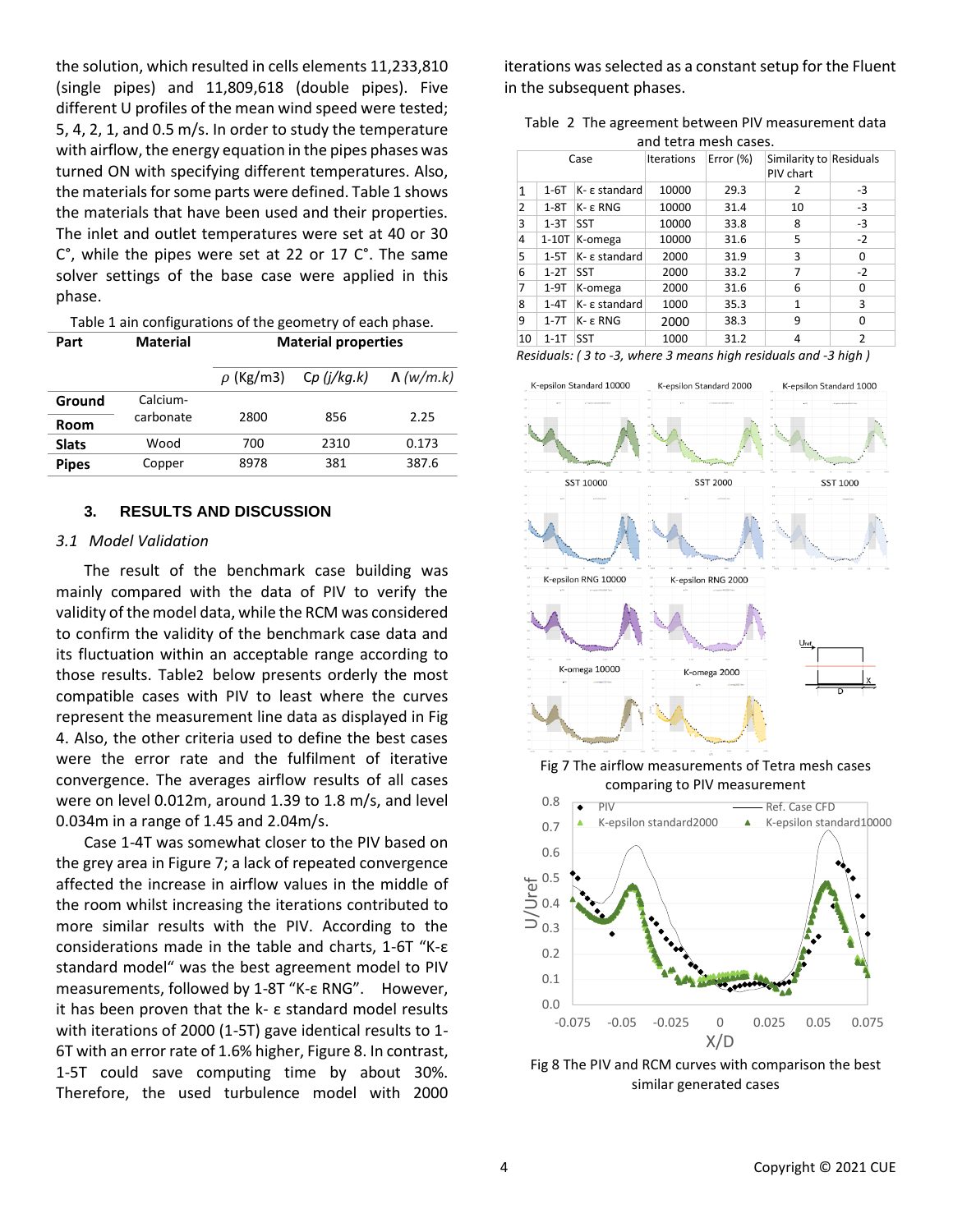#### *3.2 Base Case*

Figure 9 presents the cross-sectional plots of the air velocity contours in the room of each model in the base case. It was observed that the greater the inclination of the slats towards the up or down, the lower the airflow rate in the middle of the room and the sharper the angle of the airflow towards the ceiling or floor.

Figure 10 presents the averages of air velocity in the base case for different cases based on the inclination angle of slats mashrabiya. The graph shows the effect of applying five different inclination angles on the averages of air velocity in three different positions. Based on the monitored data in the middle of the room and standing level, the best cases were 2-1 and 2-5 of the velocity distribution efficiency inside the room and were selected for the heat transfer devices stage.



Fig 9 the cross-sectional plot of the air velocity contours in the room for the models in the base case





*3.3 Integration of heat transfer devices with mashrabiya*

## *3.3.1 Single row of pipes integrated with mashrabiya*

Figure 11 represents the air velocity contours for cases designed with horizontal slats (3-1 to 3-4) and cases with an inclination angle of -20° (3-5 to 3-8). Despite the change in the angle of inclination of the slats in this phase, the similarity of the airflow patterns can be observable due to the adding the pipes.

The result of temperature distribution indicated that the room in this phase was affected by the velocity profile, which allowed high heat transfer, thus limiting the effect of pipes on the room, as the drop did not exceed 1° in the best case when the inlet temperature was set at 40° and pipes on 17°.



Fig 11 Airflow velocity contours at the measurement plane (A) the model with horizontal slats and (B) inclination angle -20°

## *3.3.2 Double rows of pipes integrated with mashrabiya*

Although tested five wind speed profiles between 0.5 to 5 m/s with two different inclination angles for the slats: horizontal and -20°, the flow patterns were similar in most cases. This is due to the additional row of pipes and thus had a more significant impact on the airflow distribution pattern. Therefore, the angle of inclination of the mashrabiya slats became less effective in forming the air pattern in this phase.

In this phase, the temperature distribution results indicated that with the increase in the inlet airspeed, the effectiveness of the cooling strategy decreases due to the high amount of heat transfer from outside to inside. In contrast, with the decrease in the airspeed profile, the system becomes more efficient.

# *3.4 Comprehensive comparison of the simulation Phases*

#### *3.4.1 The base case vs the benchmark model*

Table 3 shows the airflow rates for the standard case compared to the results of adding mashrabiya and its effect on airflow rates when changing the angle of inclination of the slats. It is clear from this that case 2-1 afforded the best airflow at the standing level. In addition, the mashrabiya contributed to the continuity of airflow on the standing level efficiently compared to the benchmark case. Case 2-3 indicates that with the slats inclinations of -30, the mashrabiya provided more flow in the seating area than the benchmark case.

Table 3 the averages of airflow results for the benchmark case and the base case.

| Case                  | Slats angel | (STL) | (SEL) |  |
|-----------------------|-------------|-------|-------|--|
| <b>Benchmark case</b> | ΝA          | 1.62  | 1.44  |  |
| $2 - 1$               | $0^{\circ}$ | 1.86  | 0.43  |  |
| $2 - 2$               | $+30^\circ$ | 0.70  | 0.80  |  |
| $2 - 3$               | $-30^\circ$ | 1.21  | 1.62  |  |
| $2 - 4$               | $+20^\circ$ | 1.63  | 0.43  |  |
| $2 - 5$               | $-20^\circ$ | 1.51  | 1.41  |  |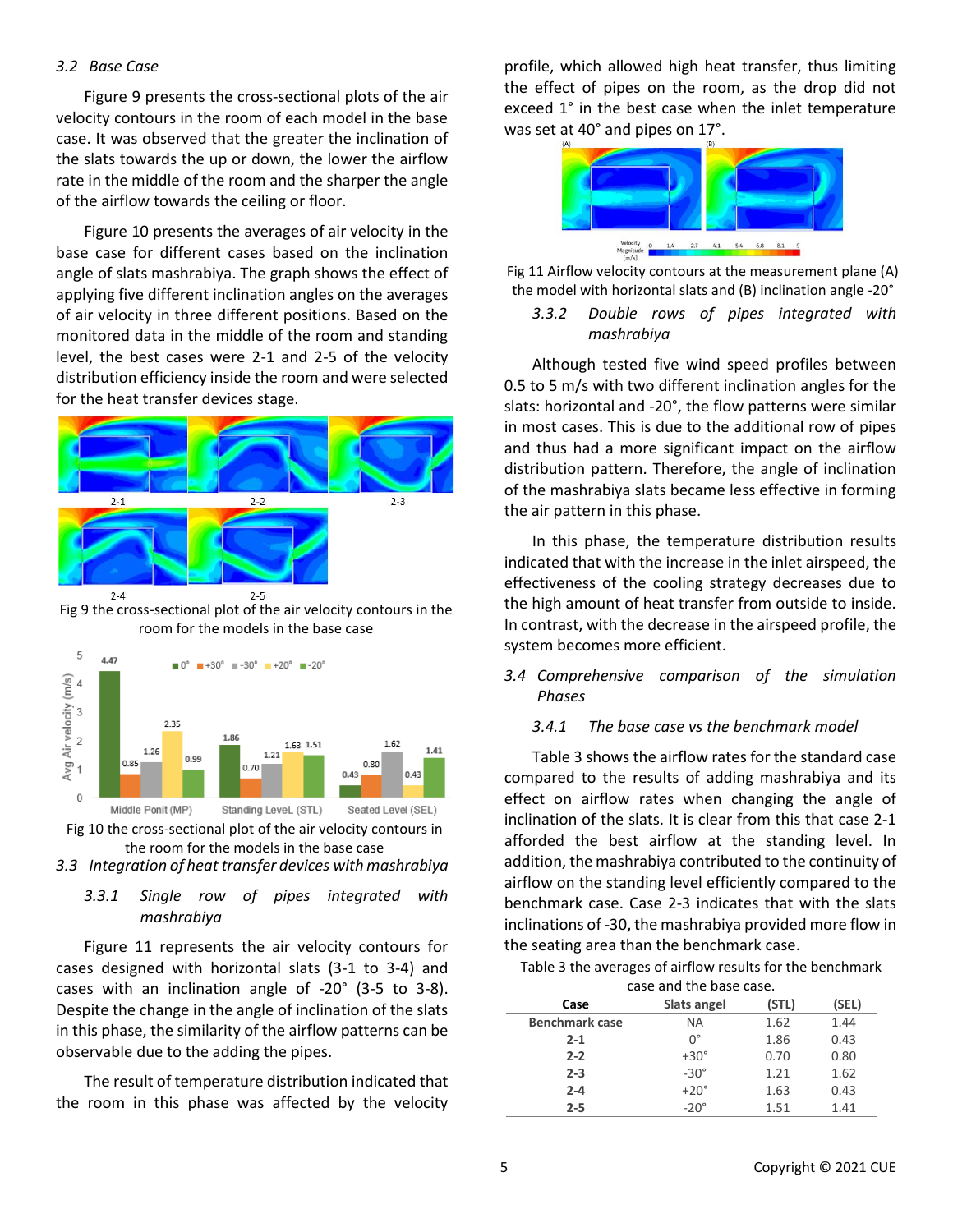## *3.4.2 Single row of pipes vs Double rows of pipes*

By comparing the results of the configurations of the pipes, it was found that the single pipes row had less reduction on the airflow. However, it has been observed that despite the change in the angle of inclination of the slats, the effect of adding pipes, either single row or double, contributed to the similarity of the airflow pattern, as shown in Figure 12. The results of both phases were reflected in the velocity profile used for each case. The cases with the single-pipe row when using the profile of the mean wind speed  $U_{ref}=6.97$  m/s as in the benchmark case indicated a slight temperature drop of less than 1 degree at best case. The mean wind speed profile allowed more heat transfer, thus limiting the impact of the pipes on the room. In the double pipes, the air wind speed profile was tested from 0.5 to 5 m/s, but the flow patterns were similar in most cases due to these additional rows of pipes. Therefore, the angle of inclination of the mashrabiya slats became less effective in forming the air pattern in this phase. Although the addition of another row of pipes reduced the airflow force, this contributed to an increase in the effectiveness of the pipes, which resulted in an apparent reduction in



Fig 12 the overall airflow velocity contours at the measurement plane for both pipes phases

room temperatures. Unfortunately, the application of these pipes may cause a lack of daylight and outside visibility*.* 

The air velocity, temperature, and thermal comfort rates for the most effective phase are presented in Table 4. The thermal comfort was specified by using [15] equation as follow;

### $T_c = 0.31 T_0 + 17.8$  (1)

From this equation, the calculated comfort temperature was 30.2C°, while the other thermal comfort was set based on the field study [16] that indicated the participants felt comfortable at around 33°C.

This method generally indicated lower temperatures while reducing the reference air velocity profile, reducing heat transfer and increasing system efficiency. When the slats were set horizontally or tilt -20 with a mean wind speed profile  $U_{ref}=0.5$  m/s indicated a temperature decrease of 7.5°C (18.8%), resulting in thermal comfort.

Table 4 the averages of air velocity, temperature, and comfort for the double pipes' cases.

| Case     | $U_{\sf ref}$ | Velocity | Temperature     | Thermal comfort |            |
|----------|---------------|----------|-----------------|-----------------|------------|
|          |               | Avg.     | Avg.            | Ref. 30.2 C°    | Ref. 33 C° |
| $4-1$    | 5             | 0.48     | 38.97           | $-8.8$          | $-5.97$    |
| $4-2$    | 4             | 0.35     | 38.81           | $-8.6$          | $-5.81$    |
| $4-3$    | 2             | 0.18     | 38.02           | $-7.8$          | $-5.02$    |
| $4-4$    |               | 0.08     | 36.06           | $-5.9$          | $-3.06$    |
| $4-5$    | 0.5           | 0.04     | 32.50           | $-2.3$          | 0.50       |
| $4-6$    | 5             | 0.53     | 39.00           | $-8.8$          | $-6.00$    |
| $4-7$    | 4             | 0.43     | 38.86           | $-8.7$          | $-5.86$    |
| $4-8$    | 2             | 0.17     | 38.06           | $-7.9$          | $-5.06$    |
| $4-9$    |               | 0.09     | 35.90<br>$-5.7$ |                 | $-2.90$    |
| $4 - 10$ | 0.5           | 0.04     | 32.47           | $-2.3$          | 0.53       |

From the results, it can be said that higher air velocities with higher temperatures cause more heat transfer to the room and thus reduce the efficiency of the cooling strategy. Overall, the double pipes with the  $U_{ref}$ 0.5 m/s reference velocity profile indicated the highest reduction in room temperature, and thus thermal comfort was achieved.

# *4.* **CONCLUSIONS AND FUTURE WORKS**

In this paper, mashrabiya performance was evaluated in detail by using the CFD ANSYS FLUENT 18.1. The simulation started by creating a benchmark model that was validated based on wind tunnel experiment data of the PIV and CFD reference. After that, two main stages of simulations were conducted to achieve the aim of this work: 1) the base case, which included the mashrabiya, 2) heat transfer devices combined with mashrabiya.

The results of the base case of mashrabiya generally contributed to increasing the proportion of airflow into the room, while the slats' angle played an efficient role in the direction of the airflow into the room. Also, the results indicated the efficiency of adopted heat transfer devices where the thermal comfort was enhanced significantly with applying double pipes. Overall, the applied technique decreased the temperature by one degree (2.5%) with single row pipes compared to 7.5°C (18.8%) with double rows pipes where the thermal comfort was achieved.

This study was limited to investigating the air velocity and temperature without including other prime functional values as daylight. Therefore, daylight should be investigated to provide a comprehensive optimal design of the mashrabiya. In addition, the investigation